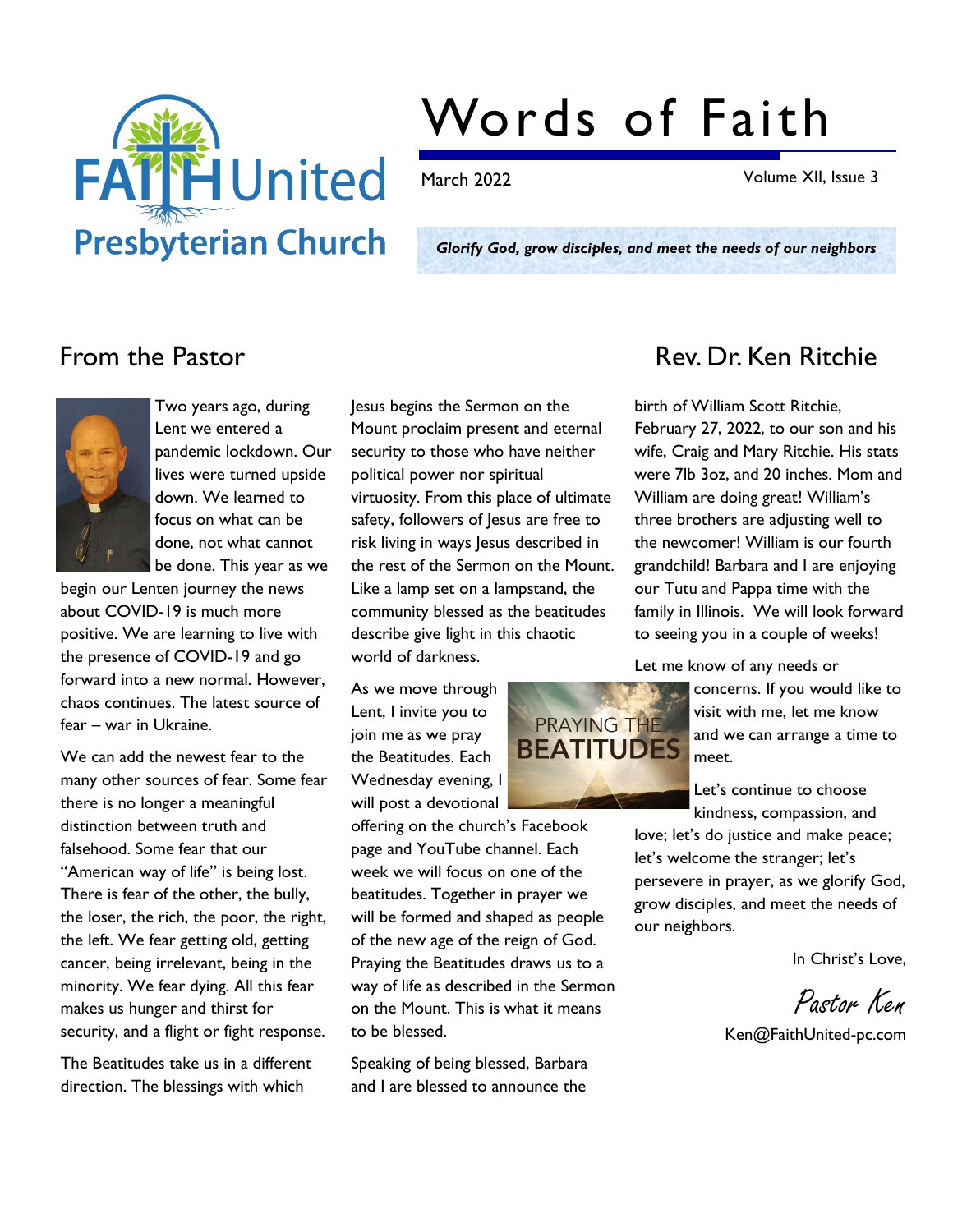#### Outreach & Evangelism Courtland Lewis

The One Great Hour of Sharing offerings will be received through Easter, April 17. Whether giving online or via check please designate your offering by noting it for "OGHS."

For over 70 years, One Great Hour of Sharing has provided Presbyterians a way to share God's love with our neighbors in need around the world. In a world of disaster, hunger, and oppression millions of people lack access to sustainable food sources, clean water, sanitation, education, and opportunity. The three programs supported by One Great Hour of Sharing - Presbyterian Disaster Assistance, the Presbyterian Hunger Program, and Self-Development of People - all work in different ways to serve individuals and communities in need. From initial disaster response to ongoing community development, their work fits together to provide people with safety, sustenance, and hope. Thank you in advance for your gifts to One Great Hour of Sharing.

Metrocrest Services will hold their annual KEYHOLDERS Breakfast on Tuesday, April 5 at the Courtyard by Marriott in Carrollton. We are looking for people from Faith United  $\mathbf{S}\text{E}\text{YIC}\text{ES}^*$  to attend and learn about the good work being done by Metrocrest. If you can attend, building a stronger community together please contact the church office or Courtland Lewis at 214-417-9982 by March 20.

### Congregational Meeting, 3/20/22

The Session is calling for a meeting of the congregation, Sunday March 20. The purpose of the meeting to elect a new Elder for the Session. There are currently two open spots on Session. The Session will be putting forth Frank Fehmel as the candidate. The meeting will occur at the beginning of the worship. This will allow for installation during worship. Please plan to participate in this important event in the life of our church.

### Praying the Beatitudes

Pastor Ken will begin a new midweek devotion, Praying the Beatitudes, Wednesday, March 9. Jesus began his Sermon on the Mount with these provocative and comforting statements of blessing. In many ways, the Sermon on the Mount is a disciple's training manual. What does it mean to be a follower of Jesus in these chaotic and anxious times? How might praying the beatitudes form and shape our faith and faithfulness? Each Wednesday a new video offering will be posted to the church's Facebook page and

YouTube channel. If you like the Facebook page and/or follow the YouTube channel you will get notice when they have been uploaded. Join us and spread the word! Perhaps someone who is not part of our church might be interested!



SPECIAL OFFERINGS<br>
ONE GREAT HOUR OF SHARING



Meeting

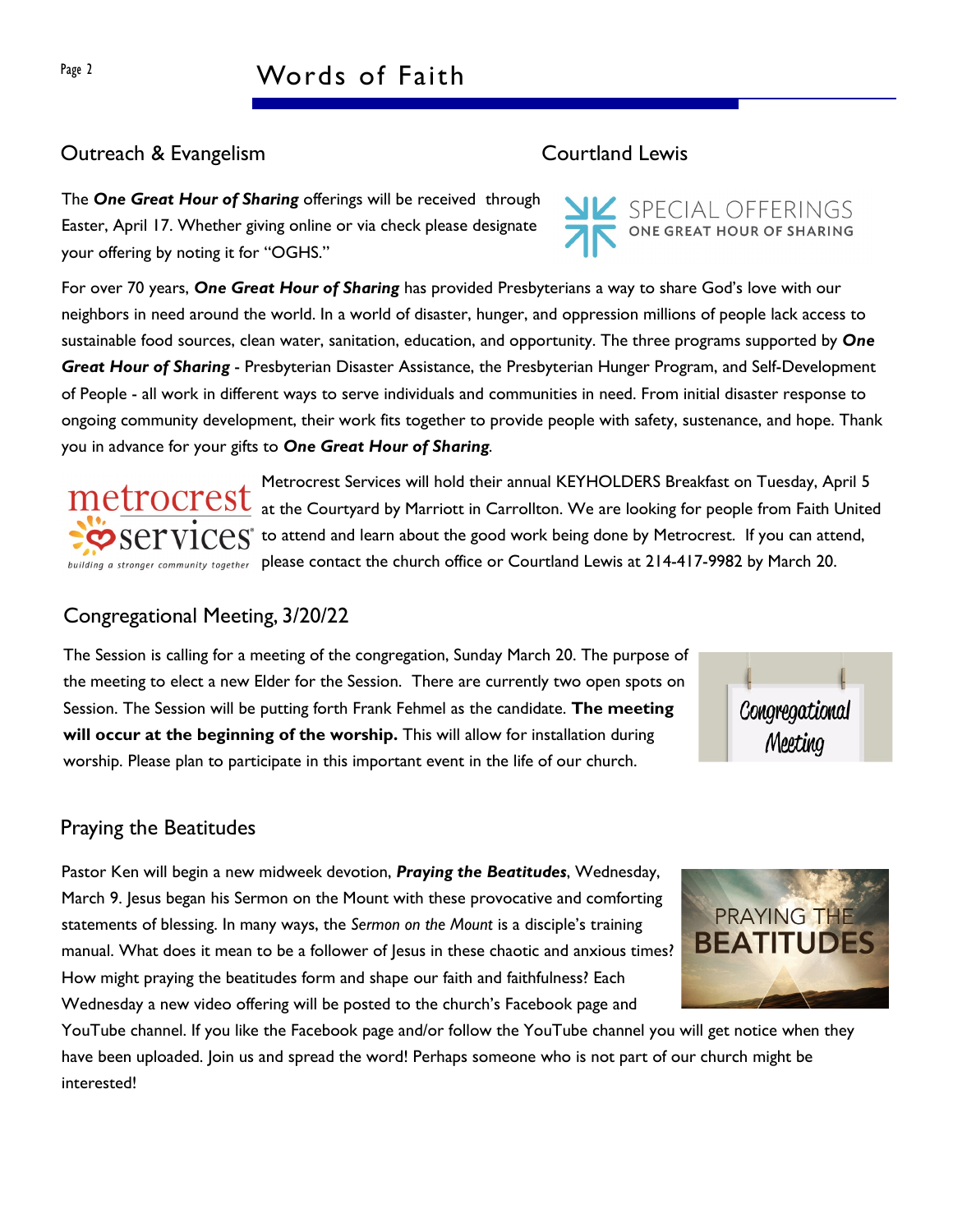### Happy Birthday!

|         | March 5        | March 9        |  |  |
|---------|----------------|----------------|--|--|
|         | * Kevin Miller | ** Chris West  |  |  |
| March 8 |                | March 12       |  |  |
|         | ∜ Susan Saiter | Erin West<br>泰 |  |  |



#### Homebound or Recovering:

- © Charley Rae Furrh (Terri Russell's cousin)
- © Freddie Simmons

#### Weekly Bible Study class **Rich Lewis** Rich Lewis

March 13  $*$  Brenda Swindle March 25  $*$  Wayne Saunders

#### Prayers for:

- David Duell
- Dale Durcholz
- Kathie Heffler
- Roger Jones
- v Mike Jones
- © George & Mozelle Mills
- © Dennis Van Deventer

March 26  $*$  Glenn Craig March 30



Worship services are available In-Person, via Facebook Live, or on our YouTube channel.

Worship resources available at www.FaithUnited-pc.com



The class is currently led by Rich Lewis. They meet from 9:45 to 10:45 in classroom #4. Their current series: The Other Three Kings: Saul, David and Solomon. The kings were heroic, troubled, principled, and flawed. They will read about and discuss these characteristics and their effects on the Kingdom of Israel. They will not meet 3/20 or 3/27, Rich & Courtland will be traveling.

#### Order Form for Lilies

It is time to place your order for Easter Lilies. We will take orders until Wednesday, April 6. Please print your specific dedication/sentiment. You may mail this form with payment attached to the church office by April 6. Please note "for Lilies" in the memo section if paying by check.

I (we) wish to order \_\_\_\_\_\_\_\_\_\_\_\_\_\_\_ lilies at \$11.00 each.

Please check one:

Payment (include check  $#$ ) Wish to pay later

3.

Name(s): Name(s):

Please print the following dedication(s) for my (our) Easter Lilies.

**Quantity** 

1. 2.